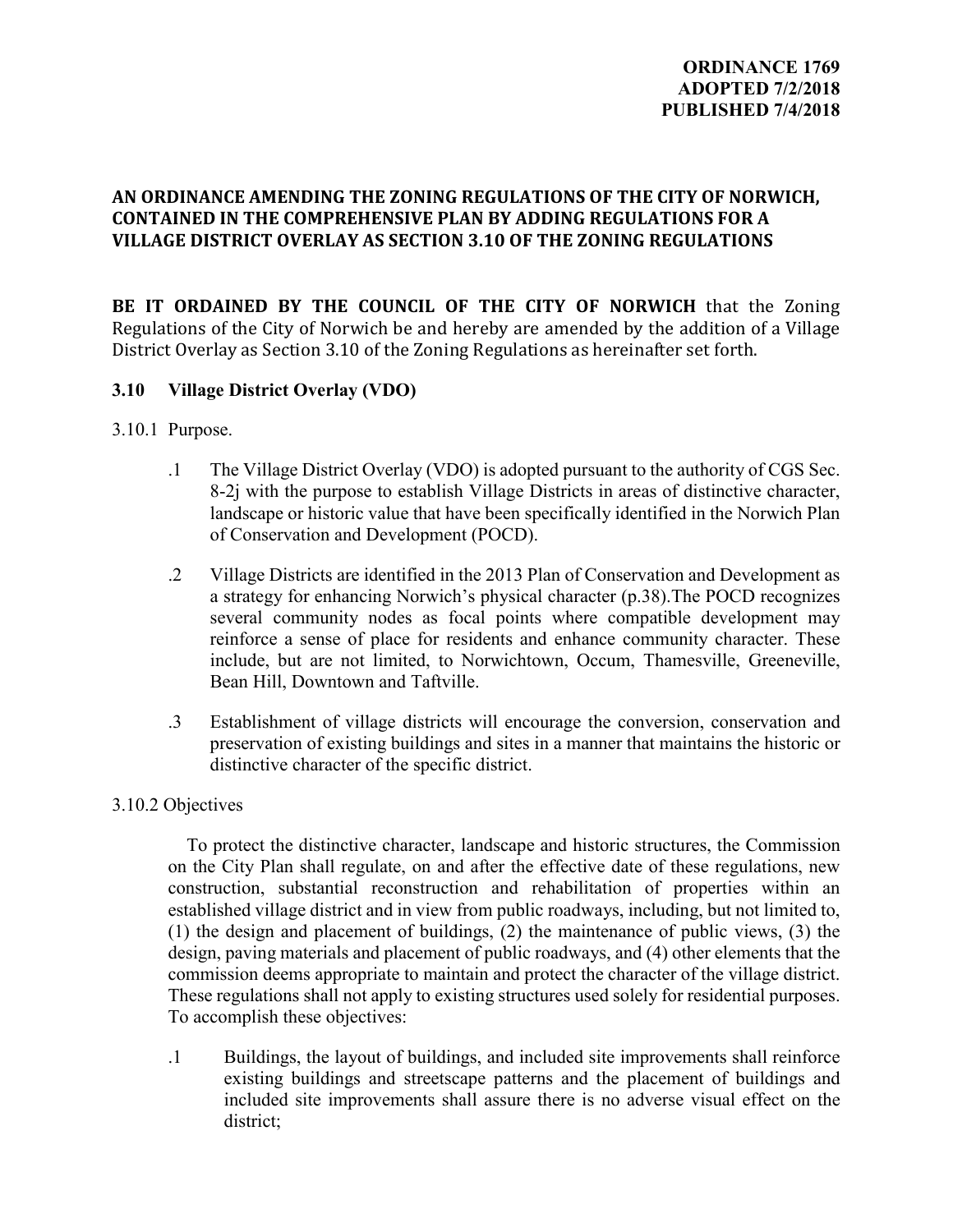- .2 The maintenance of historic buildings, monuments, and landscaping shall be encouraged;
- .3 Proposed streets and walkways shall be connected to the existing district road network, wherever possible;
- .4 Open spaces within the proposed development shall reinforce open space patterns of the district, in form and siting;
- .5 Locally significant features of the site such as distinctive buildings, sight lines or vistas from within the district, shall be integrated into the site design;
- .6 Landscape design shall complement the district's landscape patterns;
- .7 Exterior signs, site lighting and accessory structures shall support a uniform architectural theme if such a theme exists and be compatible with their surroundings; and
- .8 The scale, proportions, massing and detailing of any proposed building shall be in proportion to the scale, proportion, massing and detailing in the district.

### 3.10.3 Village District Design Guidelines.

The Council of the City of Norwich shall adopt Village District Design Guidelines following review by the Commission on the City Plan, which may be updated from time to time, by the Council of the City of Norwich to include specific criteria to encourage compatibility for each particular village district. The guidelines shall include design criteria to achieve the compatibility objectives stated in Section 3.10.2. The regulation concerning the exterior structures or sites shall be consistent with the (A) "Connecticut Historical Commission - The Secretary of the Interior's Standards for Rehabilitation and Guidelines for Rehabilitating Historic Buildings", revised through 1990, as amended; or (B) the distinctive characteristics of the district identified in the municipal Plan of Conservation and Development. The regulations shall establish criteria from which a property owner and the commission may make a reasonable determination of what is permitted or encouraged within such district.

#### 3.10.4 General Requirements:

Utilizing the Village District Design Guidelines, the following shall be considered in all development proposals:

- .1 Proposed buildings or modifications to existing buildings shall be harmoniously related to their surroundings, and the terrain in the district and to the use, scale and architectural style of existing buildings in the district that have a functional or visual relationship to a proposed building or modification,
- .2 All spaces, structures and related site improvements visible from public roadways shall be designed to be compatible with the elements of the area of the village district in and around the proposed building or modification,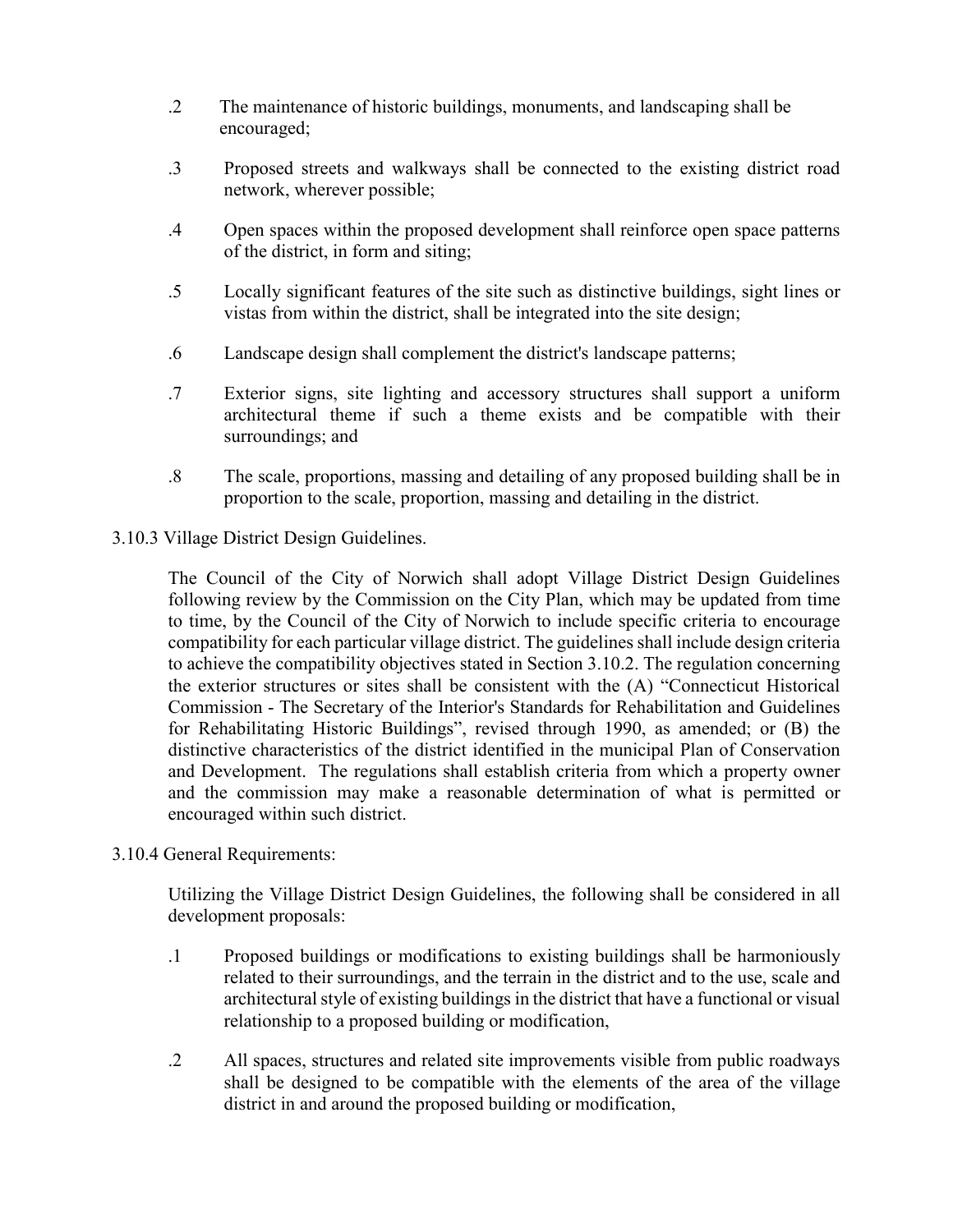- .3 The color, size, height, location, proportion of openings, roof treatments, building materials and landscaping of commercial or residential property and any proposed signs and lighting shall be evaluated for compatibility with the local architectural motifs and the maintenance of views, historic buildings, monuments and landscaping, and
- .4 The removal or disruption of historic traditional or significant structures or architectural elements shall be minimized.

### 3.10.5 Village District Uses:

### Norwichtown:

Bed and breakfasts, as well as current uses within the underlying zones, are allowed in the Norwichtown Village District. The following uses are not permitted in the Norwichtown Village District:

- .1 Excavation and Earth Removal Operations
- 2 Large public utility facilities<br>3 Solar equipment. 1 megawatt
- Solar equipment, 1 megawatt (mW) and greater
- .4 Commercial kennels
- .5 Boat sales (i.e., display and repair, including sale of marine equipment or products) or Docks, slips, piers, Marina / yacht clubs
- .6 Motor vehicle fueling stations (NOTE: Repair is a storage occupancy)<br>7 Motor vehicle retail (e.g., passenger cars, recreation vehicles and mobil
- Motor vehicle retail (e.g., passenger cars, recreation vehicles and mobile homes)
- .8 Motor Vehicle Repair Garages
- .9 Car Wash Facility
- .10 Storage Rental Facility
- .11 Any exterior storage not shielded from public view

# 3.10.6. Regulated Activities

All applications for new construction and substantial reconstruction within the district and in view from public roadways shall be subject to review and recommendation by an architect or architectural firm, landscape architect, or planner who is a member of the American Institute of Certified Planners contracted by the City of Norwich and selected by the Commission on the City Plan and designated as the village district consultant for such application. Alternatively, the Council of the City of Norwich may adopt an ordinance to designate an architectural review board as the village district consultant whose members shall include at least one architect, landscape architect or planner who is a member of the American Institute of Certified Planners. Should the commission hire an outside consultant for review of village district proposals, such services shall be paid by the applicant.

#### 3.10.7 Application Process

The City has established a tiered approach to review development proposals based on their complexity. It is at the discretion of the Zoning Enforcement Officer to determine the appropriate tier:

#### Tier 1 Activities:

.1 Sign, awning, lighting, public art/historical markers, solid waste, and recycling storage, fire exits, and handicapped access or fence.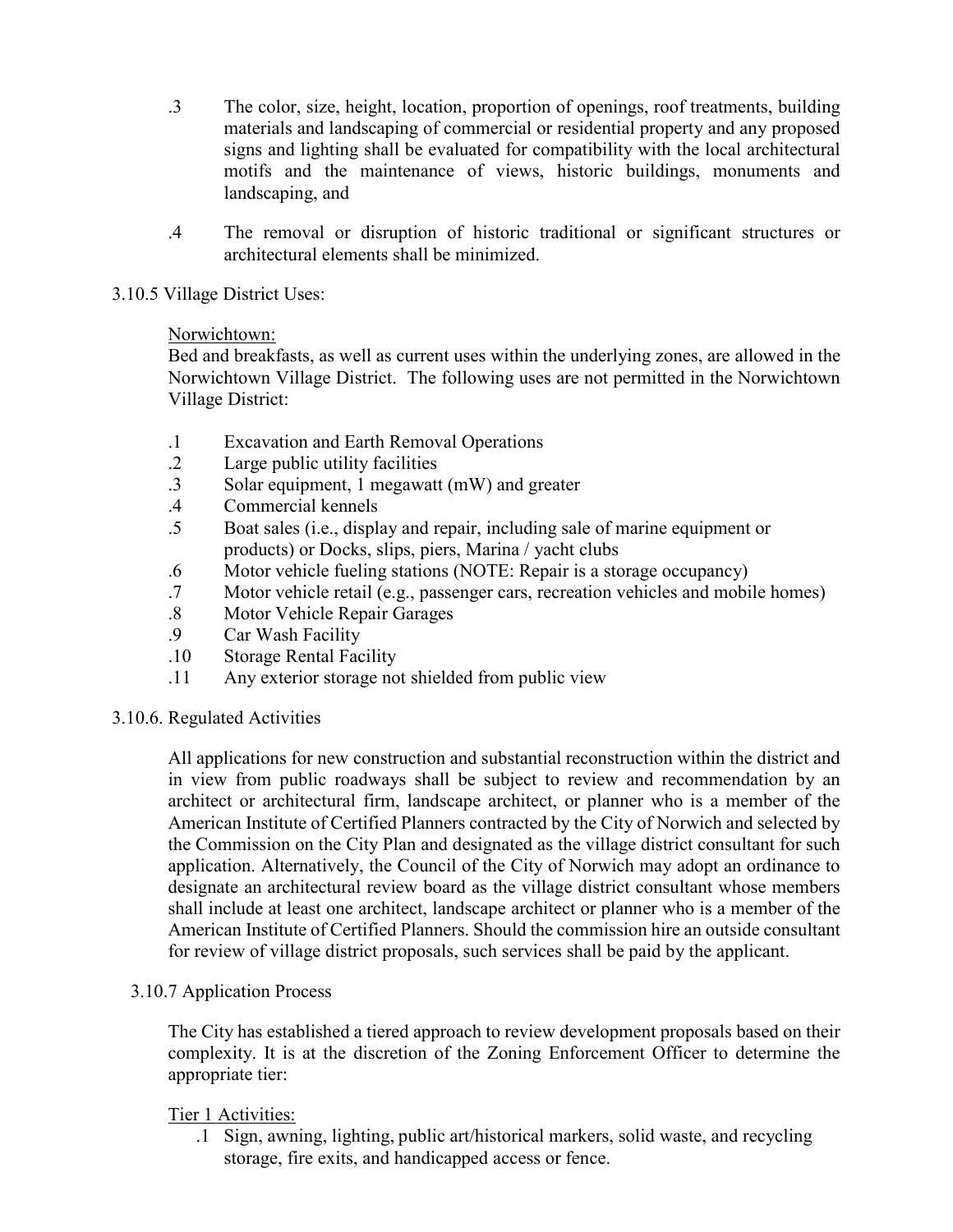Tier 2 Activities:

.1 Replacement of stairs, accessory buildings, landscaping, minor additions of 200 square feet or less, sidewalks, siding and facades, or window and door replacement.

# Tier 3 Activities:

- .1 New structures, major additions of over 200 square feet, new paved parking lots, scale roof-mounted solar systems, and any application or site plan that requires approval from the Commission on the City Plan.
- .2 All proposals that don't adhere to Tier 1 or 2
- .3 All municipal improvements are automatically Tier 3.
- 3.10.8 Submission Materials

To demonstrate that proposals meet the requirements of the Village District, the following items must be submitted:

- .1 Tier 1 and 2: submit material specs, spec sheet, simple assessor's map plot plan, and any other information required to ensure the proposal meets the requirements of the Village District as listed in these regulation Guidelines.
- .2 Tier 3: submit stamped architectural/ engineering site plans, survey, drawings, models, renderings, and/or perspectives that illustrate the 3-dimensional massing and architectural character of proposed new buildings and/or substantial renovation of existing buildings, including adjacent buildings that are adequate to properly assess the application.
- .3 The village district consultant or the Zoning Enforcement Officer may request additional materials for permitting.
- 3.10.9 Review Process
	- .1 The village district consultant shall review all applications and report its suitability findings at the next regular meeting of the Commission of the City Plan or within thirty-five (35) days of receipt of the application. Such report and recommendation shall be considered to render a decision on the village district compatibility. Failure of the village district consultant to report within the specified time shall not alter or delay any other time limit imposed by the regulations.
	- .2 In reviewing village district proposals, recommendations may be sought from any City agency or regional council or outside specialist with which it consults, including, but not limited to, the regional council of governments, the municipality's historical society, Historic District Commission, the Connecticut Trust for Historic Preservation and the University of Connecticut College of Agriculture and Natural Resources. Any reports or recommendations from such councils or organizations shall be entered into the public hearing record.